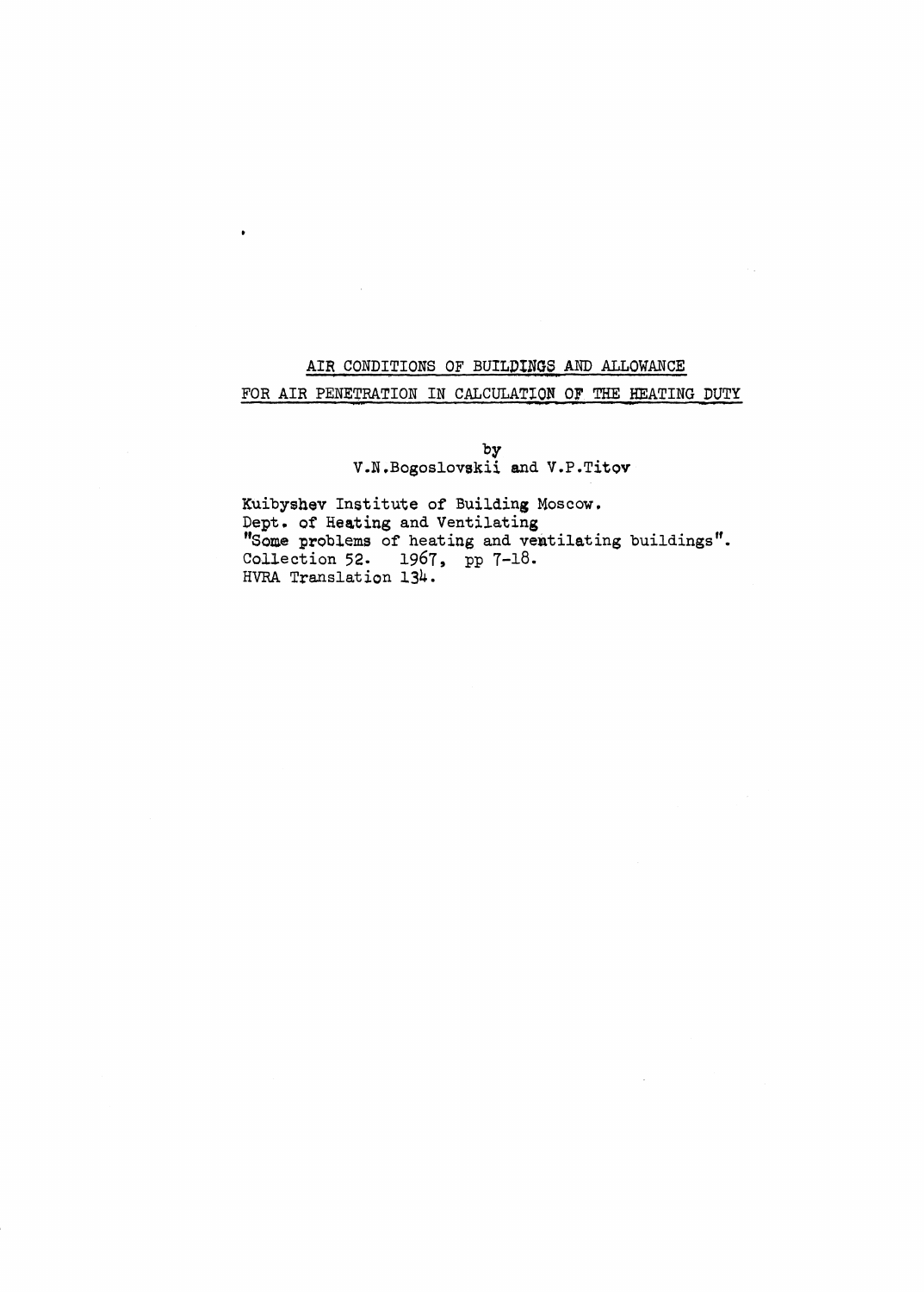### AIR CONDITIONS OF BUILDINGS AND ALLOWANCE FOR

#### AIR PENETRATION IN CALCULATION OF THE HEATING DUTY

The heating duty for modern multi-storey buildings depends on their air conditions. The air flow through the walls and between rooms affects the temperature in the rooms, alters their heat losses and the design heating capacity of the heating systems.

The air exchange in the rooms takes place due to external wind, gravity, and operation of the fans. Air enters the building through imperfectly fitting windows, through butt joints, through pores and capillaries in external walls, and is heated to the temperature of the inside air. Through the doors opening to the staircases or corridors and through leaky internal walls, air moves throughout a building and gets out through extracting ventilating systems and leakages in the walls of the upper storeys on the leeward side.

Air penetration reduces the heat storage in the walls(by infiltration of cold air through the walls, by condensation of humid internal air on the inside surface of walls), and increases fuel consumption for heating the rooms.

The intensity of air penetration depends on the height of a building and its orientation. The location and the dimensions of the infiltration zone vary over a heating season, which complicates the selection of the capacity and the control of the heating systems for individual rooms.

#### AIR CONDITIONS OF **A** BUILDING

In most cases complete imperviousness of the walls is not technically possible. In designing and constructing of buildings we aim at minimum permissible, or, as is commonly known, at the required resistances to air penetration of the walls.

 $-1$  -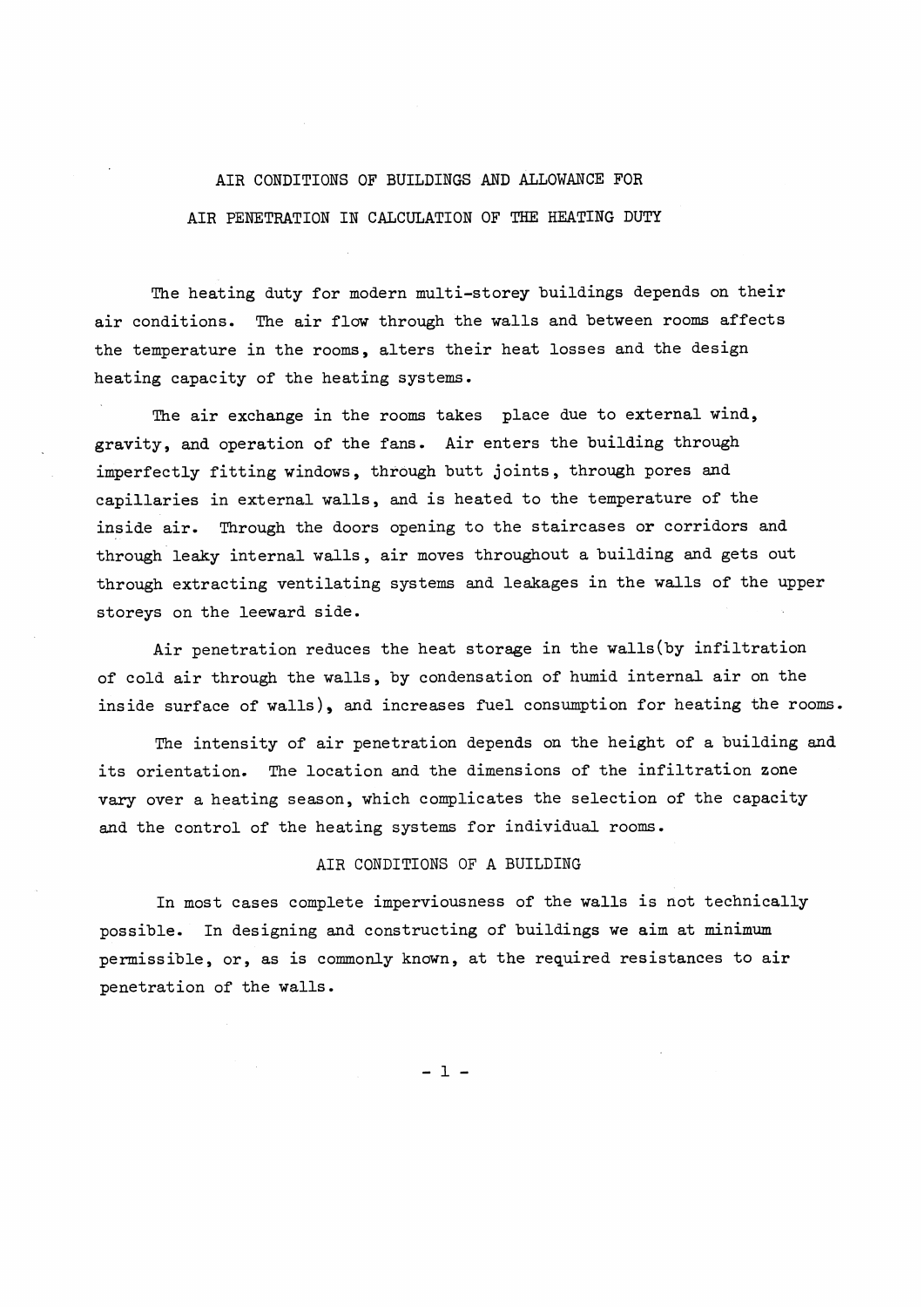The air conditions of a building are determined by the air penetration resistance of the external and internal walls. Low (not restricted by the building standards) resistances of internal structures to air penetration lead to increased air infiltration into the buildings, leakage of air from room to room, and to a decrease in the natural ventilation of rooms on the upper storeys, particularly in tall buildings.

1n technical calculations associated with air conditions of a building use is made of different air penetration characteristics of the structures and materials, such as: air penetration resistance R<sub>1</sub>, air penetration coefficient, "resistance characteristic" of a wall S, coefficient of local resistance, and coefficient of flowrate. S and R<sub>i</sub> are used most often.

The intensity of air penetration depends on the differences between air pressure on the internal and external sides of the wall.

To determine the pressure distribution inside and outside, and the air flowrates through the building it is necessary to calculate the air conditions of the building as a whole. The following data must be known: the shape, planning and dimensions of the building, air penetration characteristics of all the elements of the building, aerodynamic coefficients, wind velocity, and external and internal air temperatures.

The problem amounts to solving a system of equations of air balances of the rooms, complicated by the non-linear relation between air flowrate and differential pressures for windows, doors, and ventilating ducts.

The air conditions are calculated by the hydro- and electro-analogy method, also on linear lattices\*, on a digital computer, or by N.N.Razumov's semigraphical method.

\*See M.A.Latyshenko's article in this issue.

 $-2-$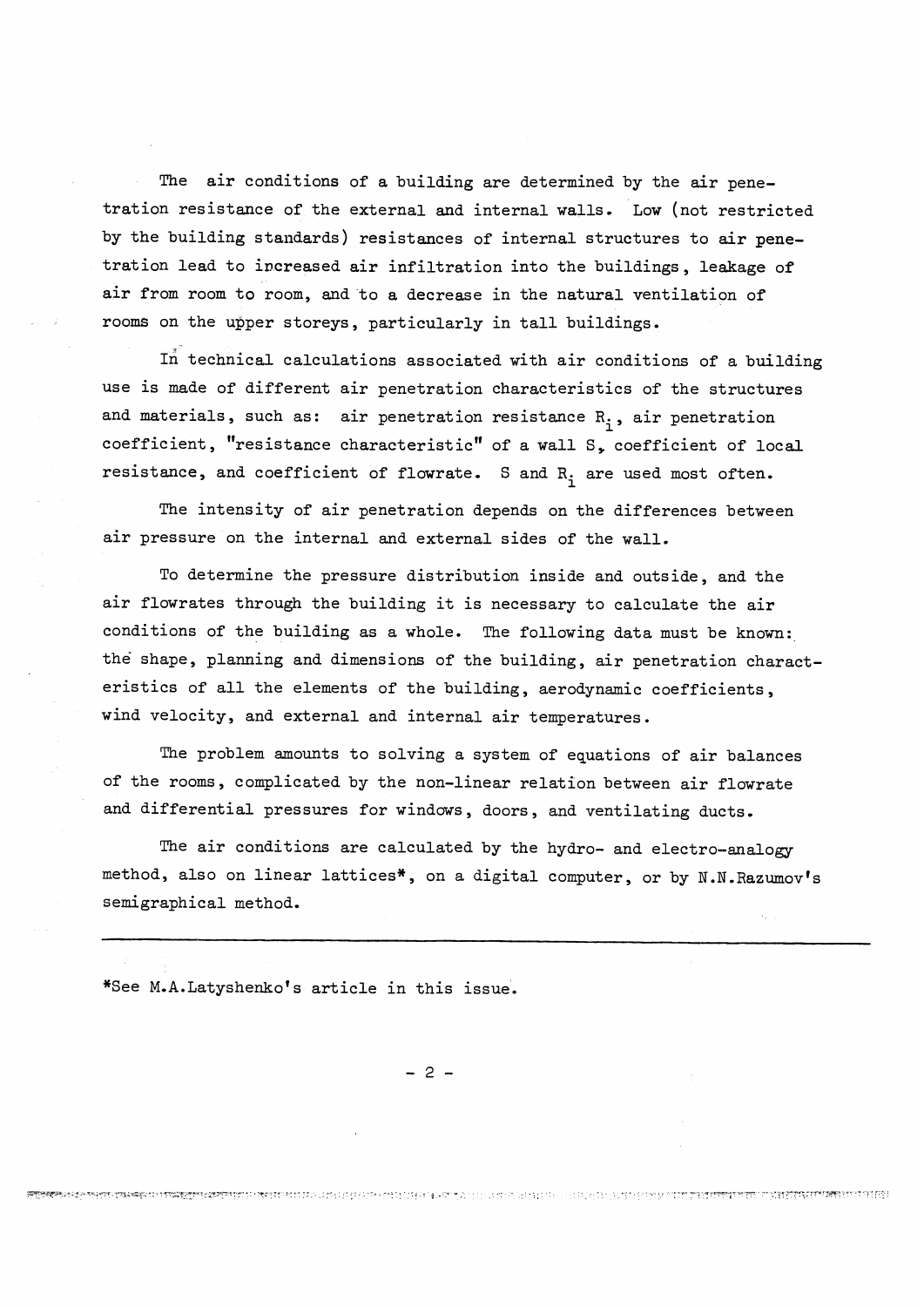To estimate the effect of the air conditions in buildings on the heating duty one can use simplified calculation methods.

Let us consider three different instances:

- a) a multi-storey building with mechanical air supply and extraction for all rooms (administrative public, and residential buildings with air heating systems and mechanical air extraction from flats, or buildings without mechanical ventilation systems ) ;
- b) a multi-storey building with only extract ventilation and natural infiltration;
- c) a multi-storey building in which, in addition to extract ventilation with natural infiltration, provision is made for preheated external air supply to the staircase.

Instance a. Fig.1 shows the layout of a building with pressure distributions plotted relative to the conventional zero which is assumed to be the pressure on the external surface at the highest point on the leeward side.



Fig.1. Layout of a building and distributions of pressures causing air flow through the building structures ( coventional zero datum ( **q)** .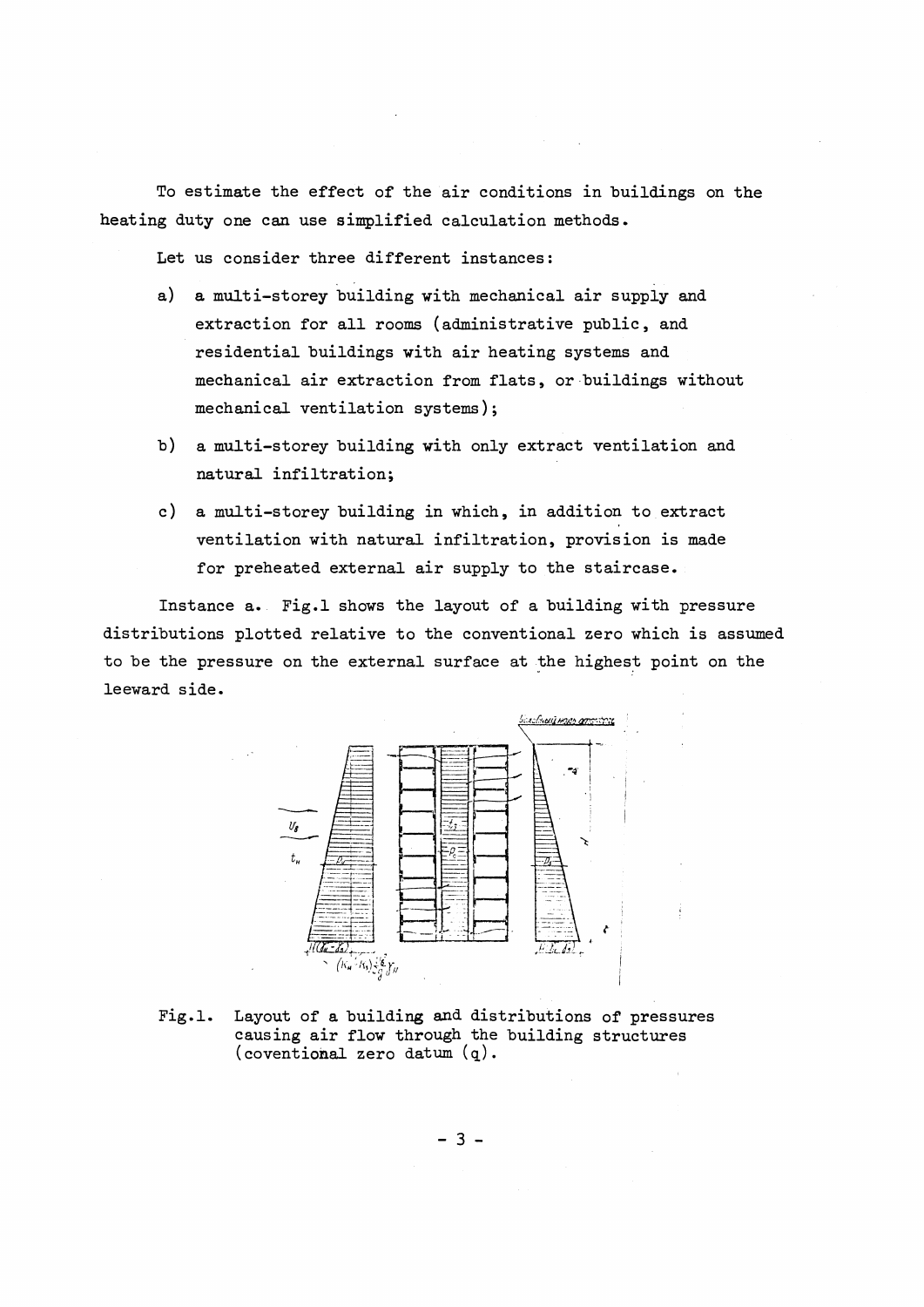In Fig.1  $K_{ww}$  and  $K_{hw}$  = aerodynamic coefficients on the windward and leeward sides of the building;

 $v_{xx}$  = wind velocity, m/s;

 $Y_{ex}$ , $Y_{in}$  = volumetric weight of the external and internal air, kg/m<sup>3</sup>;

 $H =$  height of the building, m;

 $g =$  acceleration due to gravity, m/s<sup>2</sup>;

 $P_{WW}$ ,  $P_{lw}$  = pressure on the windward and leeward sides of the building at arbitrary levels,  $kg/m^2$ ;

 $p_{o}$  = pressure constant over the height of the staircase, kg/m<sup>2</sup>.

If external air passes in turn through windows and doors, the problem concerning the air conditions of the building can be reduced to calculation of the air conditions of the stairwell with uniform penetrability of the walls over the height.

**A** solution of the problem for the case when the penetrability of the building walls is identical for different storeys both on the windward and leeward sides shows that the difference between pressure outside the building and the pressure inside the staircase for any storey n is

$$
\Delta_{\ell,n,\,n,\kappa} = p_{n,\,n(\mathbf{s})} - p_0 = h_{\mathbf{s}\mathbf{r}} \left[ \frac{N}{2} - (n-1) \right] (\gamma_{\mathbf{s}} - \gamma_{\mathbf{s}}) + \frac{K_{\mathbf{s}} - K_{\mathbf{s}}}{2} \frac{\sigma_{\mathbf{s}}^2}{2g} \gamma_{\mathbf{s}}.
$$

Here  $h_{e^+}$  = height of a storey, m;

**IY** = the number of storeys in the building;

n = number of a storey considered

(plus corresponds to windward side, and minus corresponds to leeward side of the building).

For the ground floor on the windward side  $\Delta p_{1,\text{stc}}$  is highest and equals

$$
\Delta p_{1,\text{a},\text{s}} \approx \frac{h_{\text{m}}N}{2}(\gamma_{\text{a}} - \gamma_{\text{b}}) + \frac{K_{\text{a}} - K_{\text{a}}}{2} \sqrt{\frac{v_{\text{b}}^2}{2g}} \gamma_{\text{a}}.
$$
 (2)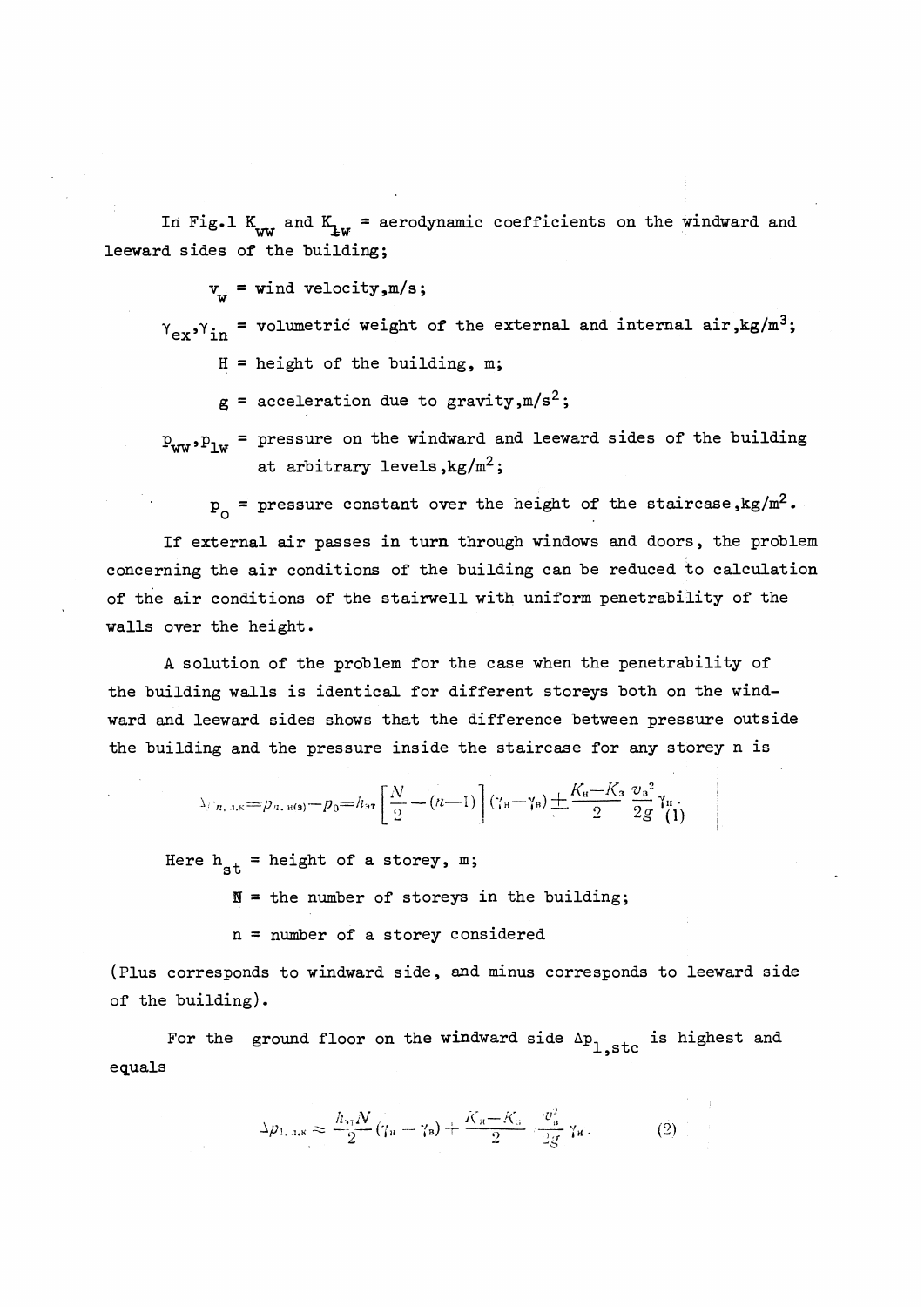To calculate the intensity of air infiltration through the external walls of individual rooms it is necessary to know the differential pressures on two sides of the wall (on the outside  $p_{n,ww(1w)}$  and in the room  $p_{n,x}$  $\Delta p_{n,room}$   $p_{n,ww(1w)}$   $p_{n,x}$ .  $\Delta p_{n,room}$  can be found by the graphical method, and also from the condition

i.e.

$$
\frac{\Delta p_{n,\text{nost}}}{\Delta p_{n,\text{a.K}}} = \frac{S_{\text{o.K}}G^2}{(S_{\text{o.K}} + S_{\text{aB}})G^2} = \frac{S_{\text{o.K}}}{S_{\text{o.K}} + S_{\text{aB}}},
$$
\n
$$
\Delta p_{n,\text{nost}} = \Delta p_{n,\text{a.K}} \frac{S_{\text{o.K}}}{S_{\text{o.K}} + S_{\text{aB}}}. \tag{3}
$$

Here  $S_{\rm wn}$ ,  $S_{\rm dr}$  = resistance characteristics of the windows of a room (or a flat) and of a door opening to the staircase. S<sub>wn</sub> is a conventional characteristic calculated for the average range of the differential pressures from the Equation:

$$
S_{\text{ox}}G_{\text{ox,cp}}^2 = s_{\text{a}} \frac{G_{\text{ox,cp}}}{F_{\text{ox}}} + s_{\text{r}} \left(\frac{G_{\text{ox,cp}}}{F_{\text{ox}}}\right)^2;
$$

$$
S_{\text{ox}} \stackrel{2}{=} \frac{s_{\text{r}}}{F_{\text{ox}}^2} + \frac{s_{\text{a}}}{F_{\text{ox}}G_{\text{ox,cp}}},
$$

where  $S_{T_1}$  and  $S_{T_2}$  = coefficients determining the nature of air penetration through the window;

> G<sub>wn.av</sub> = flowrate determined for average pressure difference,kg/h;  $F_{wn}$  = area of the windows in a room (or a flat),  $m^2$ .

Instance b. The layout of the building is similar to the one shown in Fig.1. Extraction ventilation is installed in the rooms on all floors. The extract ducts ensure the air exchange in the rooms  $G_{ex}$  kg/h required by the natural ventilation standards ( $t_{ex} = + 5^{\circ}c$ ). Consequently, the extract duct resistance characteristic of the n-th storey is determined by the formula

$$
S_{\mathbf{B},n} = \frac{h_{\mathbf{B} \mathbf{T}} \left(N - n + 1\right) \left(\gamma_{+5} - \gamma_{\mathbf{B}}\right)}{G_{\mathbf{B}}^2} \,. \tag{4}
$$

Here  $\gamma$  + 5 and  $\gamma_{\text{in}}$  = volumetric weight of the external air at  $t_{ex}$  = + 5°C and of the internal air, respectively.

 $-5-$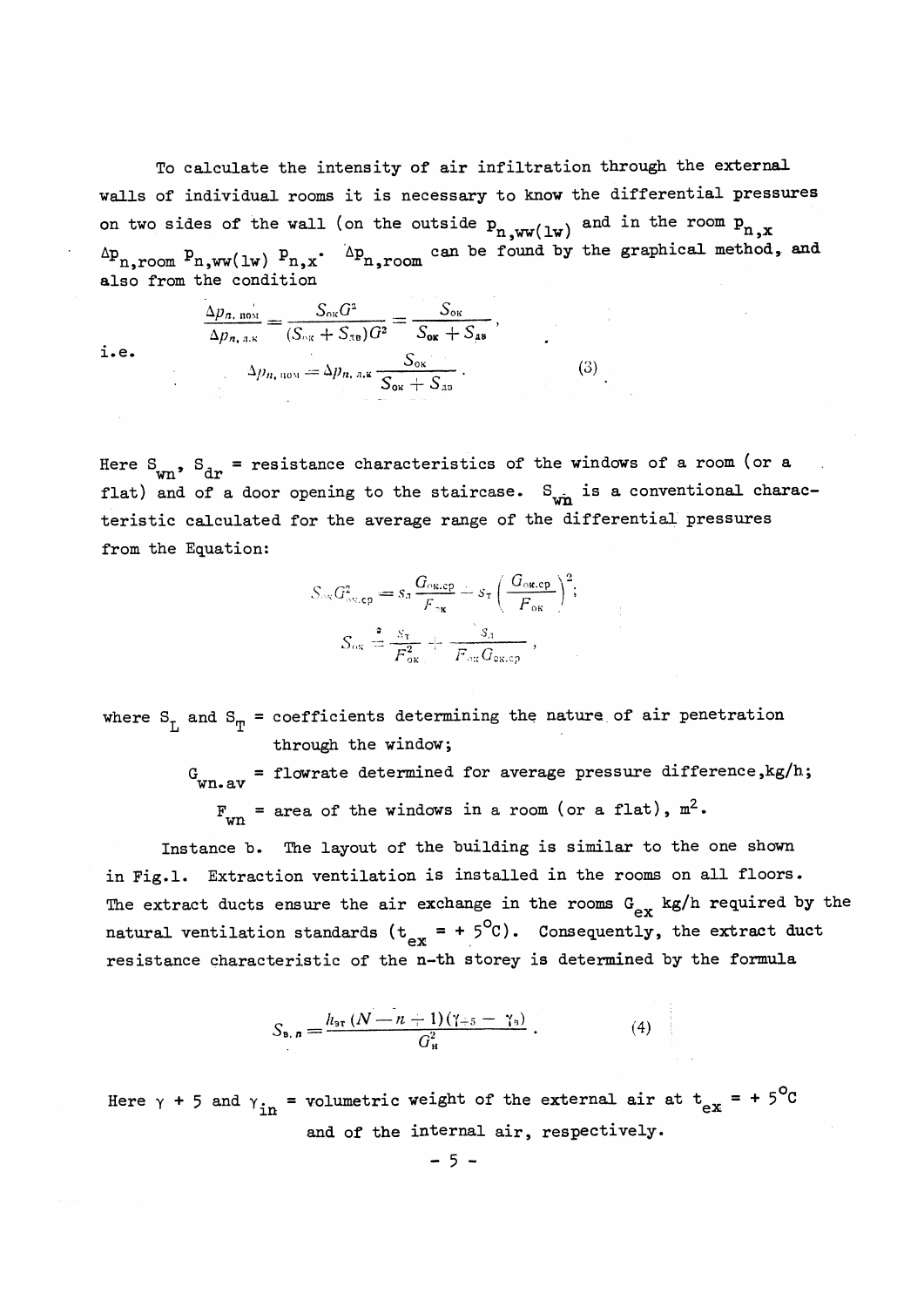When every storey is provided with individual extract ducts, the magnitude of the resistance characteristic remains constant at different pressure drops over a winter. In the case of a combined system of extract ducts calculations show the  $S_{ex.d,n}$  varies. little for the lower storeys, and for the upper storeys it sharply increases with the decrease in external air temperature. This makes it necessary to install individual extract ducts in rooms in the upper third of the building.

Let us discuss a building with individual ducts ( $S_{ex.d,n}$  = const). Pressure distribution on the external side of the building (see Fig. 1) and the magnitudes of the resistance characteristics  $S_{ex.d.n}$ ,  $S_{wn}$ , and

 $S_{\text{dr}}$  are known. We have to determine the air pressure in the staircase  $p_{\text{dr}}$ and in the rooms of all the storeys  $p_{n,x}$ .

The problem is solved according to the following procedure:

1) An approximate value of pressure in the staircase is assigned (in the conventional scale) which can be determined from the expression:

$$
p_{\mathfrak{0}} \approx \frac{p'_{1,x} + p'_{N,x}}{2},\tag{5}
$$

where  $p'_{1.x}$  and  $p'_{N,x}$  = pressures in the rooms on the ground floor and on the upper storey, found on the windward and on the leeward sides, respectively, on condition that the doors opening to the staircase are hermetically sealed.

$$
p'_{1,x} = p_{1,\mu} \frac{S_{\mu,1}}{S_{\text{ok}} + S_{\text{B},1}}; p'_{N,\mu} = p_{N,\mu} \frac{S_{\mu,N}}{S_{\text{ok}} + S_{\text{B},N}}.
$$
 (6)

2) Pressure  $p_{n,x}$  in the rooms opening to the staircase is determined graphically.

The approximate value of  $p_{\alpha}$  adopted earlier is refined by the formula :

 $-6-$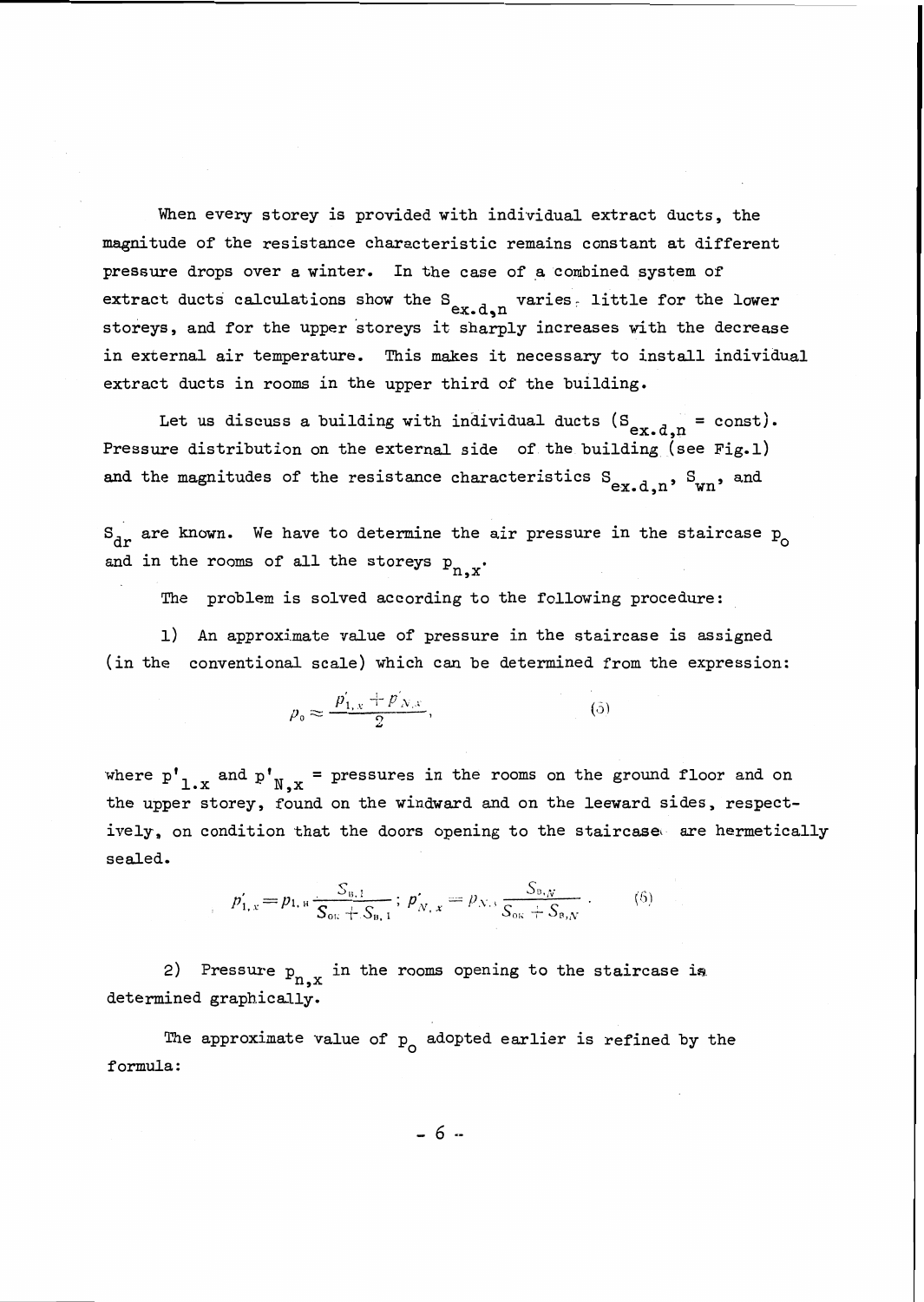$$
p_0=\frac{\sum\limits_{m}p_{i,\,x}}{m}\,,
$$

where  $m =$  total number of rooms or flats opening to the staircase.

 $(7)$ 

4) When necessary the values of  $p_{n,x}$  are found again by using the improved value of  $p_{\alpha}$ .

For determining the intensity of air infiltration a calculated pressure difference on a storey n will be  $\Delta p_{n,room} = p_{n,ww(1w)} - p_{n,x}$ .

This calculation procedure is applicable when the plan of the building is the same for all floors, and when air infiltration through the external door is slight compared with the air total infiltration for the building.

Instance c. The formulation of the problem is different from the version b only by the fact that we need to calculate the air conditions of the rooms under conditions when the pressure in the staircase is given. This pressure is ensured by the operation of the air supply system, or by air entering the staircase through the rooms on the gromd floor (non-typical storey). The condition of the air in the staircase can differ from that in rooms on other floors.

Quantity of air in kg/h passing through the walls in the cases a, b, and c can be found by the formulae:

 $\mathbf f$  or walls  $\mathbf f$ 

$$
G_0 = \frac{\Delta p_{\text{non}}}{R_{\text{o},n}} F_0; \tag{8}
$$

for butt joints

$$
G_{\rm c} = \frac{\Delta p_{\rm now}}{R_{\rm c, u}} \ \Sigma l_{\rm c} \ ; \tag{9}
$$

for windows

$$
G_{\text{ok}} = \frac{-s_{\text{a}} + \sqrt{s_{\text{a}}^2 + 4s_{\text{r}}\,\Delta p_{\text{noM}}}}{2s_{\text{r}}} F_{\text{ok}}; \tag{10}
$$

- 7 –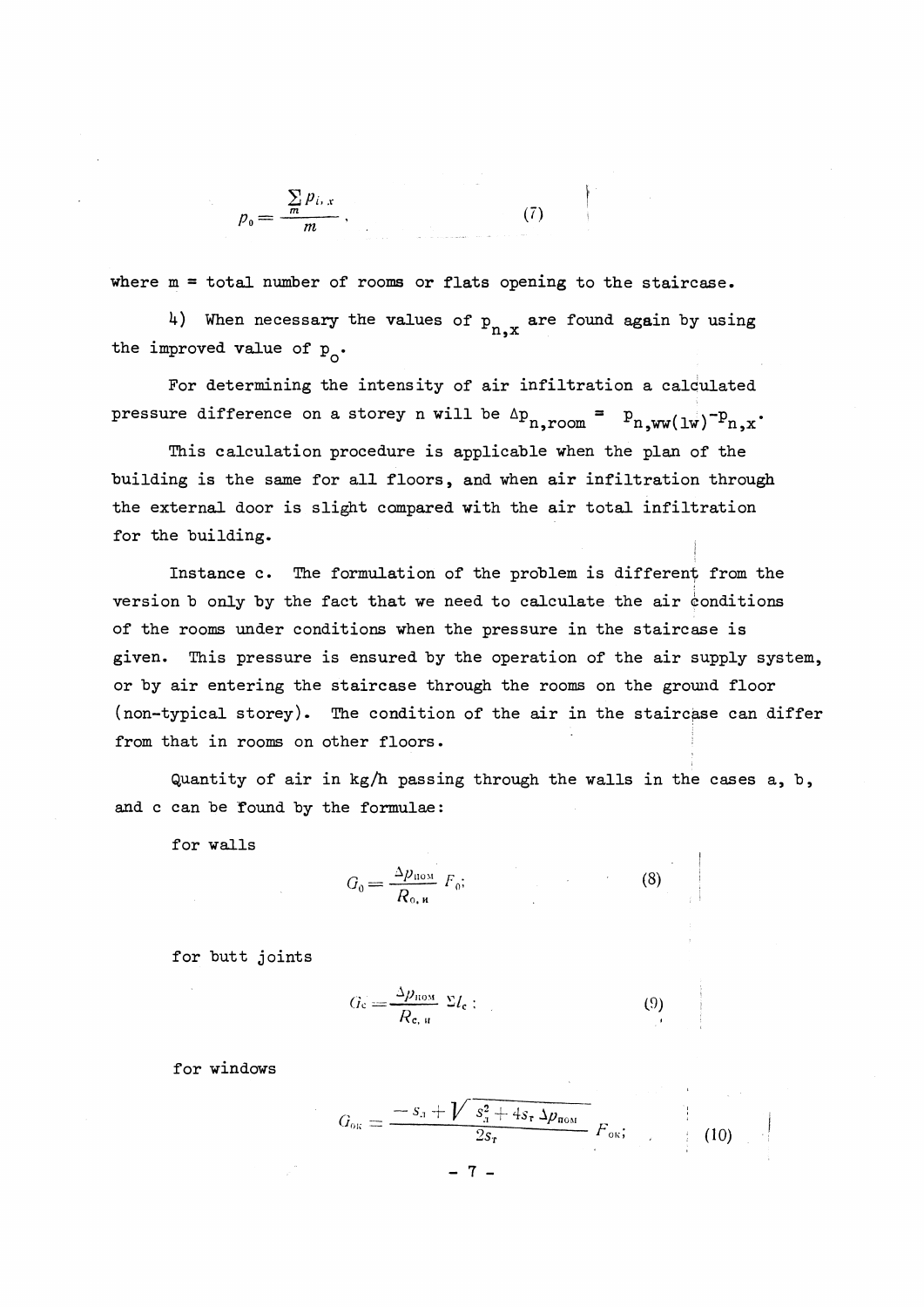for external doors (when closed)

$$
G_{\text{ab}} = (p_{1,\text{H (3)}} - p_0)^{0.5} S_{\text{AB}}^{-0.5}.
$$
 (11)

Here R<sub>0</sub>, i, R<sub>1</sub>j<sub>1</sub> = resistances to air penetration of the walls and of the butt joints;  $F_0, \Sigma I_{1}$  = wall area and the length of butt joints in the room under discussion.

## ALLOWANCE FOR THE AIR CONDITIONS WHEN CALCULATING HEAT EXCHANGE OF A BUILDING

For the heat loss calculation of the walls, and in determining the minimum temperature on the inside surface the intensity of infiltration is usually adopted for ground floor conditions. The procedure for this calculation has been published earlier.

Additional heat losses (kcal/h) for air infiltration in the heat balance of a room must be taken into account for each storey individually by the formula

 $\Delta Q_{\text{mab}} = AGc_{\text{B}}(t_{\text{a}} - t_{\text{n}}),$  (12)

where  $A = coefficient$ , taking into account some heating of air during infiltration through the structure. (For windows the average value of the coefficient A is  $0.8$ ; for the wall,  $0.6$ ; for the butt joints,  $0.7$ );

Gc<sub>a</sub> = thermal capacity of the infiltrating air flow, kcal/h.degC;  $c<sub>a</sub>$  = specific heat of air, equal to 0.24kcal/kg.degC.

In calculation of additional heat losses for air infiltration in modern buildings it is sufficient to take into account the air infiltration through the windows only. The intensity of air infiltration in each room depends on the external conditions which vary over the heating period, The calculation of additional heat losses should amount ko determining the

 $-8-$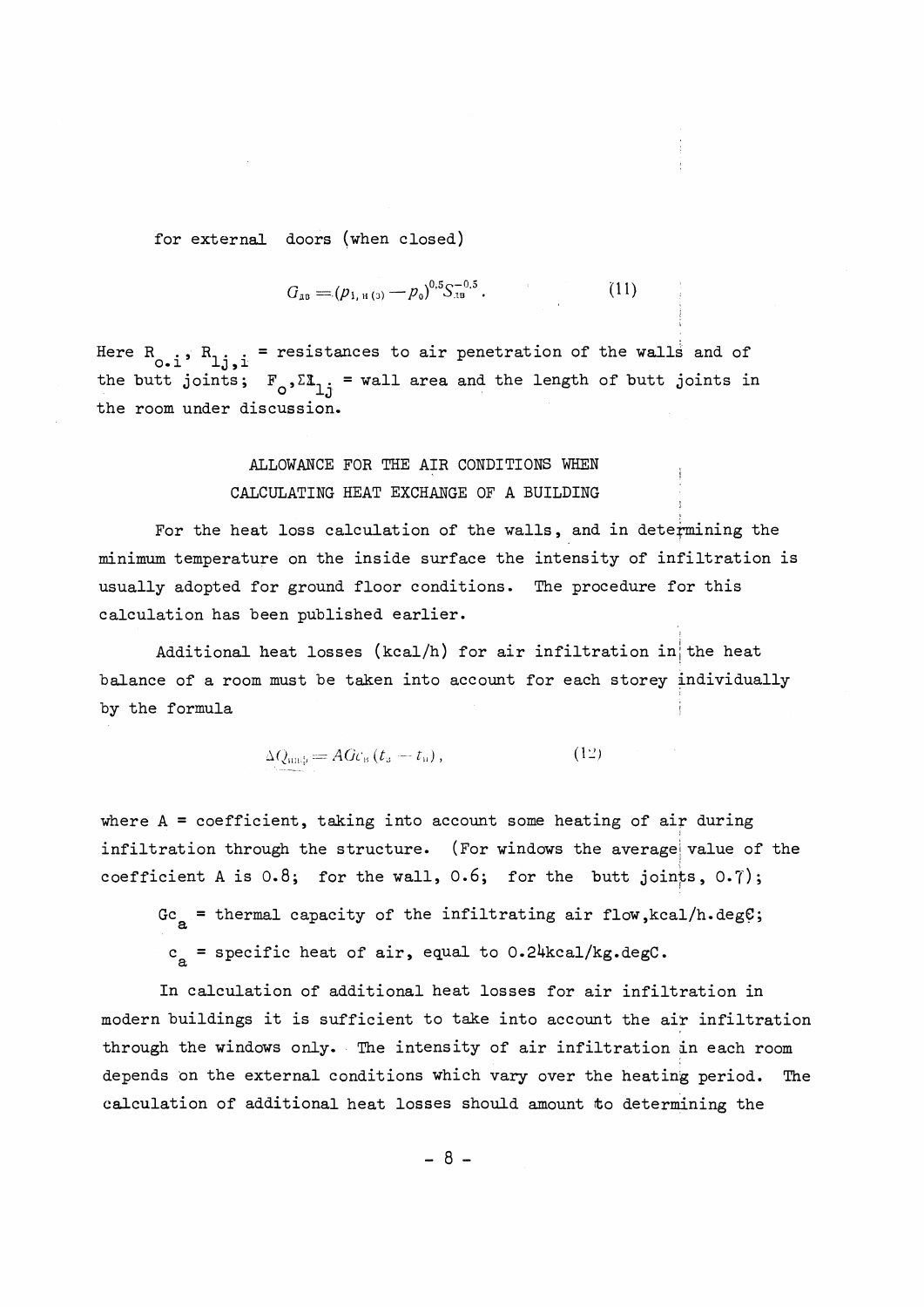maximum heat losses for each room.

In analysing the nature of variation in additional heat losses for infiltration over winter it is convenient to make use of comparative units of heat losses. **A** comparative unit of heat losses for air infiltration of n-th storey at any external air temperature t is determined by the formula:

$$
j_{n,t} = \frac{\Delta Q_{\text{HH}\phi, n,t}}{\Delta Q_{\text{HH}\phi, 1,t_{\text{H}}}} \,. \tag{13}
$$

Here  $\Delta Q_{\text{inf}, n, t}$  = additional heat losses for infiltration of the n-th storey at external air temperature t with allowance for wind velocity depending on it;

 $\Delta Q_{\text{inf}, 1, t_{\text{ext}}}$  = the same, as above, for the ground floor on the windward  $\frac{c}{dx}$  side for the rated winter conditions.

Comparative heat losses for infiltration for a ten-storey building at different external air temperatures are given in Fig.2 (solid lines for the leeward side) .

With increase in temperature the values of  $j_{m.t}$  in(a)decrease proportionately for the lower half of the building; and in the upper half increase to a certain maximum, afterwards decreasing. In(b)they decrease proportionally for all storeys, the maximum values of  $j_{n,t}$  corresponding to rated winter conditions.

Maximum values of comparative heat losses for infiltration for different storeys in(a)and(b)at  $N = 10$  (see the Table) were calculated for buildings with symmetrical floor plans, relative to the staircase.

The values of  $j_{n \text{ max}}$  for the discussed versions (see Table) make it possible to determine a maximum value of heat losses for infiltration into any storey. For this purpose it is necessary to calaulate, according to the given recommendations, the additional heat losses for the ground floor under the rated winter conditions. We find this by multiplying the value obtained by  $j_{n \texttt{.max}}$ .

 $-9-$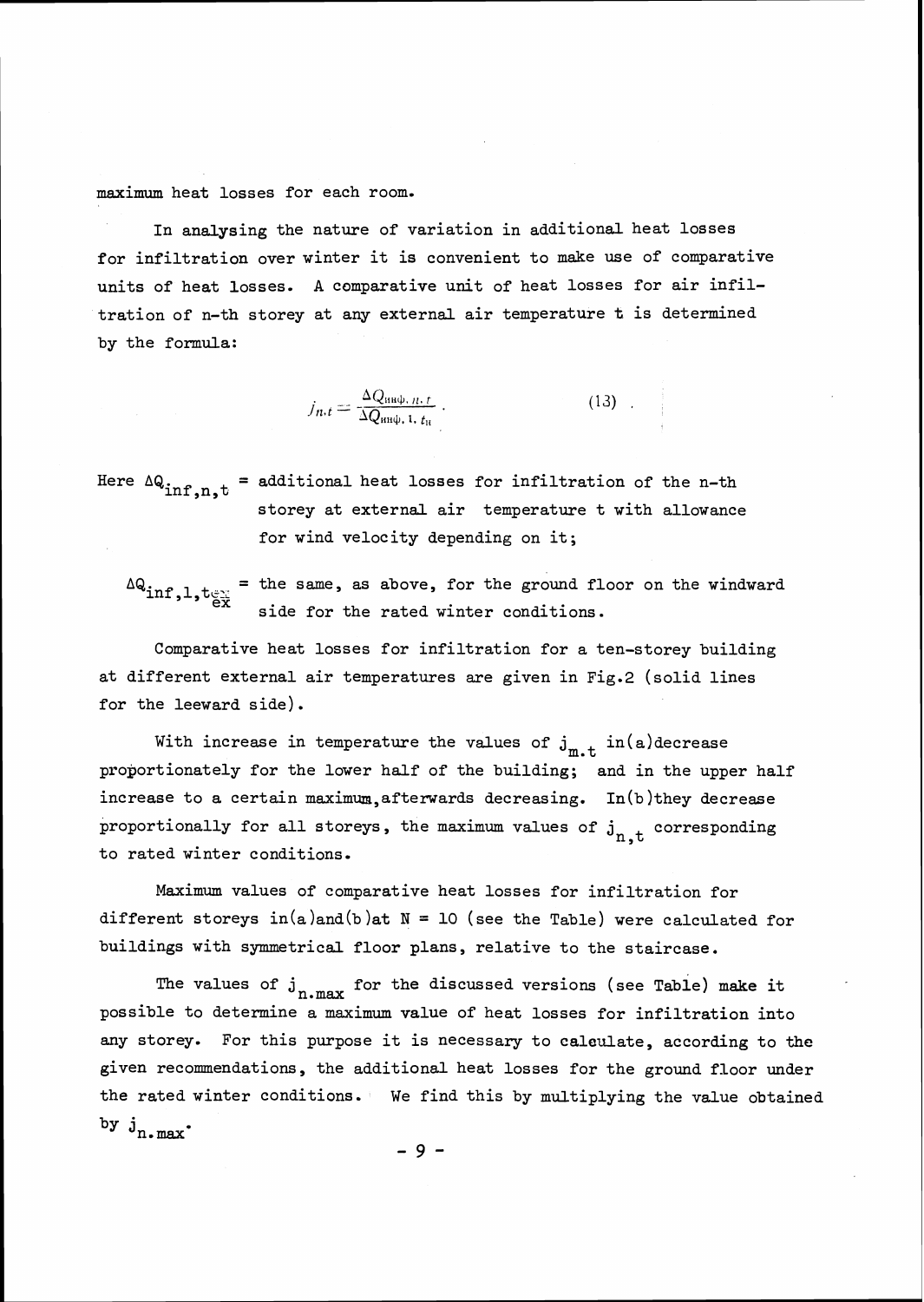

Fig.2. Values of comparative heat losses for infiltration for different storeys in a 10-storey building.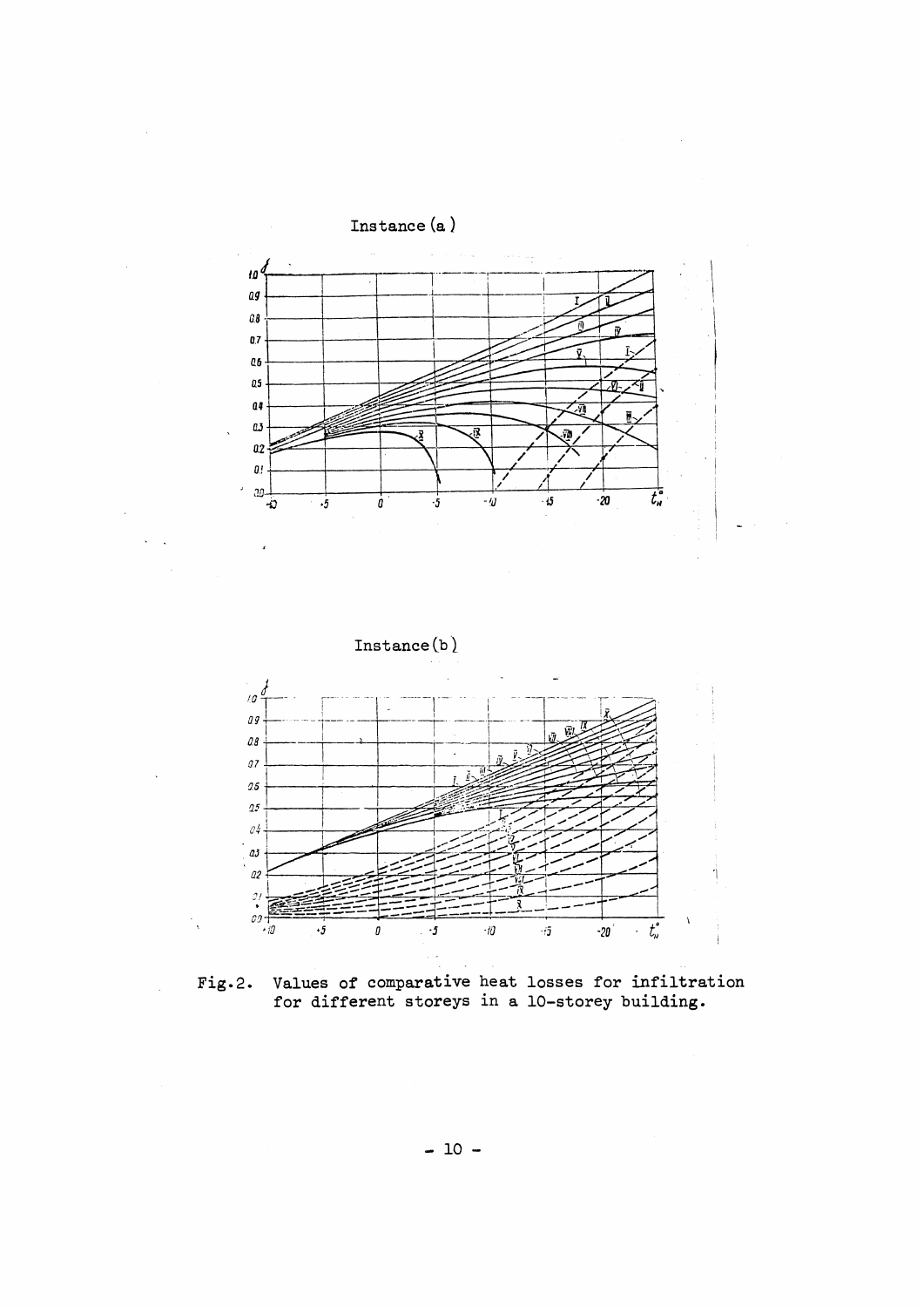| The number   |              | Storey                        |                   |           |                                                                                                                                                                                                                          |          |                |                                                                                               |                                    |      |               |    |                   |     |                   |     |                 |     |    |                                |
|--------------|--------------|-------------------------------|-------------------|-----------|--------------------------------------------------------------------------------------------------------------------------------------------------------------------------------------------------------------------------|----------|----------------|-----------------------------------------------------------------------------------------------|------------------------------------|------|---------------|----|-------------------|-----|-------------------|-----|-----------------|-----|----|--------------------------------|
| of storeys   |              | $\overline{2}$                | 3                 | 4         | 5                                                                                                                                                                                                                        | 6        | 7 <sub>1</sub> | 8                                                                                             | 9                                  | 10   | $\mathbf{11}$ | 12 | 13                | 14  | 15                | 16  | 17 <sup>1</sup> | 18  | 19 | 20                             |
| XX           | 1            | [0,95 0,90 0,85 0,8 0,75 0,7] |                   |           |                                                                                                                                                                                                                          |          |                | $\vert 0.65 \vert 0.5 \vert 0.45 \vert 0.4 \vert 0.3 \vert$                                   |                                    |      |               |    | $\vert 0,3 \vert$ |     | $[0,3 \mid 0,25]$ | 0,2 | 0,2             | 0,2 |    | $\vert 0, 15 \vert 0, 1 \vert$ |
| XIV          | $\mathbf{1}$ | [0,95]0,90]0,8                |                   |           | 10,7                                                                                                                                                                                                                     |          |                | $\vert 0.65 \vert 0.55 \vert 0.45 \vert 0.4 \vert 0.35 \vert 0.3 \vert 0.25 \vert 0.25 \vert$ |                                    |      |               |    |                   | 0.2 |                   |     |                 |     | A. |                                |
| $\mathbf{X}$ |              | 0,9                           | $\vert 0,8 \vert$ |           | $\begin{bmatrix} 0.7 & 0.55 & 0.45 & 0.4 & 0.35 \end{bmatrix}$<br>$\left  \overline{0,95} \right  \overline{0,95} \left  \overline{0,90} \right  \overline{0,85} \left  0,8 \right  \left  0,75 \right  \overline{0,75}$ |          |                |                                                                                               | $0,3 \mid 0,3$<br>$\overline{0,6}$ | 0,55 |               |    |                   |     |                   |     |                 |     |    |                                |
| VIII         |              | 0,9                           | $ 0,8\rangle$     | $0,7$ 0.5 |                                                                                                                                                                                                                          | 0,45 0,4 |                | 0,35                                                                                          |                                    |      |               |    |                   |     |                   |     |                 |     |    |                                |
| IV           | 1            | 0,8                           | $\overline{0,6}$  | 0,5       |                                                                                                                                                                                                                          |          |                |                                                                                               |                                    |      |               |    |                   |     |                   |     |                 |     |    |                                |
|              |              |                               |                   |           |                                                                                                                                                                                                                          |          |                |                                                                                               |                                    |      |               |    |                   |     |                   |     |                 |     |    |                                |

Table 1. Values of j<sub>n max</sub> for different storeys of buildings with a different number of storeys.

Note. The numerator indicates for case a, and the denominator indicates for case b.

In rooms for which  $j_{n,\text{max}}$  is observed higher than the rated temperature, some overheating will occur over the period of loy external air temperatures. If  $j_n$  reaches maximum values under rated conditions, overheating is found at higher temperatures.

#### EXAMPLES OF CALCULATTON

Example 1. Calculate the additional heat losses for infiltration for a 10-storey administrative building equipped with intake and extract ventilation. The building is in Moscow. The height of a storey  $h_{st} = 3m$ . Windows on the windward and leeward sides are identical in area-  $10m^2$  for one room.  $R_{\text{wn.i}} = 0.133 \frac{m^2 \cdot h \cdot \text{mm W.G.}}{\text{km}}$ The resistance to air penetration of the internal doors opening to the corridors and the staircase R<sub>door.i</sub><sup>z</sup> 0 (the doors are not hermetic. The aerodynamic coefficients  $k_{ww} = 0.8; K_{lw} = -0.4.$ 

 $-11 -$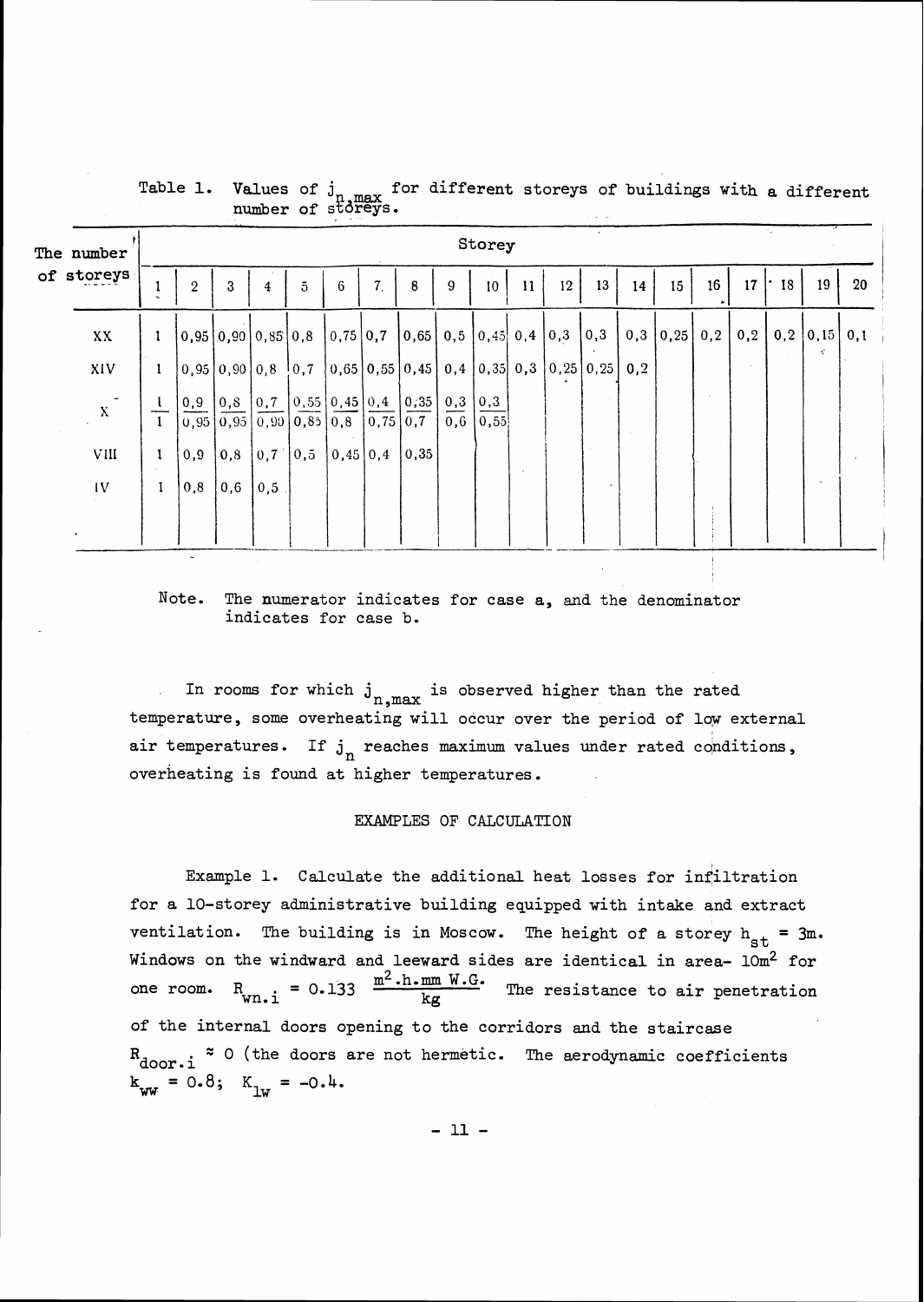Solution 1. Differential pressure  $\Delta p_{1, \text{stc}}$  for the staircase space at the level of the ground floor on the windward side is caculated by the formula  $(2)$ :

$$
\Delta p_{1, 3.5} = \frac{3 \cdot 10}{2!} (1, 43 - 1, 21) + \frac{0.8 + 0.4}{2} \cdot \frac{4, 73^2}{2 \cdot 9, 8} \cdot 1, 43 = 4, 3 \text{ kg/m}^2.
$$

Here wind velocity for the rated winter conditions of Moscow is determined as the average wind velocity over the building height by the formula:

$$
v_{\rm B} = 8 + 0.143t_{\rm B} + 0.03 \cdot \frac{1}{2} h_{\rm 9T} N = 8 + 0.143(-26) + 0.03 \cdot \frac{1}{2} \cdot 3 \cdot 10 = 4.73 \text{ m/ceV}.
$$

2. The rated differential pressure  $\Delta p_{1, r\text{oom}}$  is found by

formula (3) and is  $\Delta p_{1,1}$ room  $z \Delta p_{1,\text{stc}} = 4.3$ kg/m<sup>2</sup> since  $R_{\text{door-}i}$   $z$  0.

3. From the value of the coefficient of air penetration of a window

$$
I_{\text{window}} = \frac{1}{R_{\text{wn.}i}} = \frac{1}{0.133} = 7.5 \frac{\text{kg}}{\text{m}^2 \cdot \text{h} \cdot \text{mm W.G.}}
$$

we find the values of  $S_{T}$  and  $S_{T}$  (using data given by E.I.Semenova):

$$
S_{T_1} = 0.06
$$
;  $S_{T_1} = 0.008$ ,

and by formula (10) we find the amount of air admitted through the windows into a room on the ground floor:

$$
G_{\text{ok}} = \frac{-0.06 + \sqrt{0.036 + 4 \cdot 0.008 \cdot 4.3}}{2 \cdot 0.008} \cdot 10 = 196 \text{ kg/s}.
$$

4. Additional heat losses for infiltration for the ground floor rooms on the windward side per  $m^2$  of a window are determined by formula ( <sup>12</sup>) :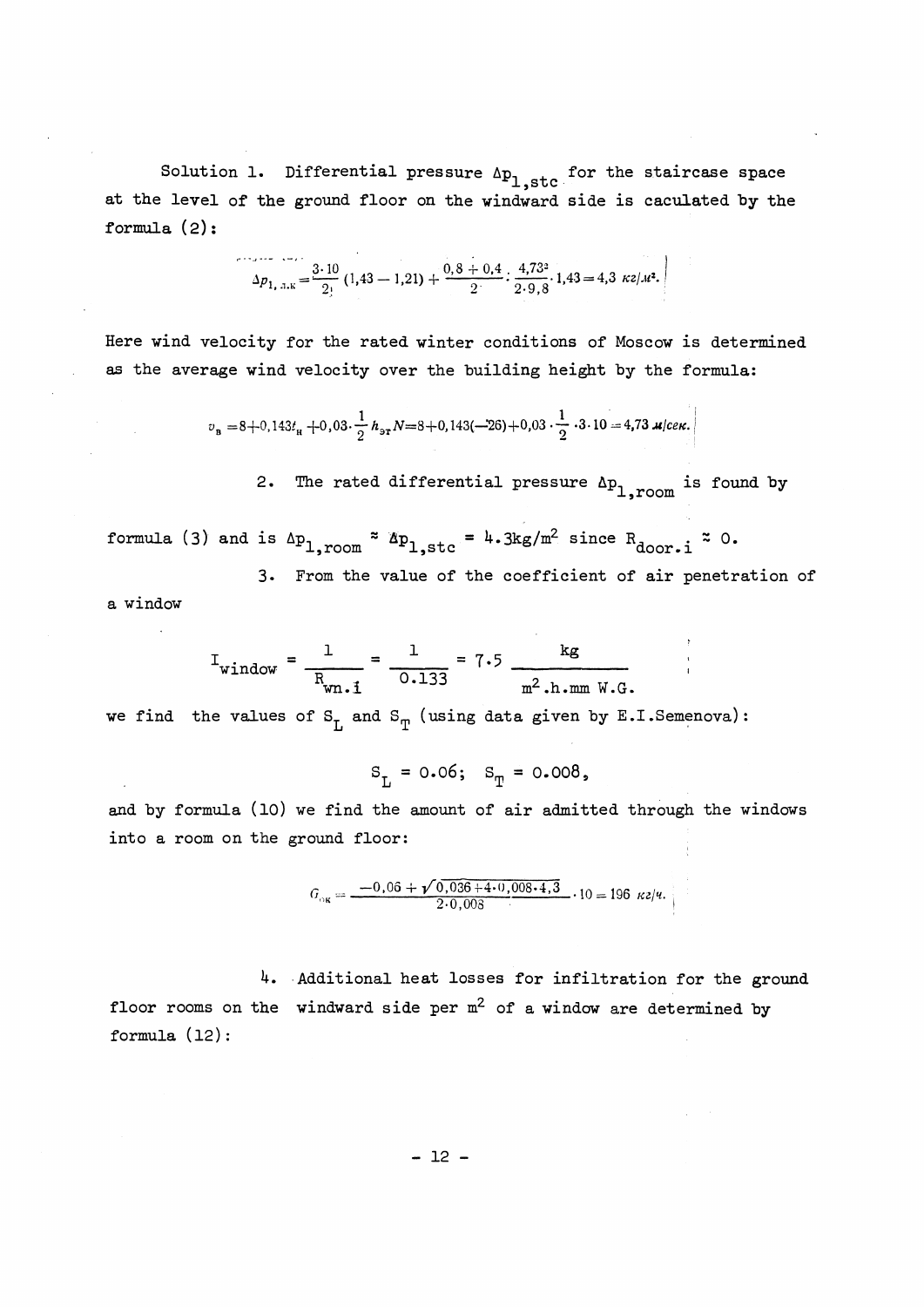5. Using the Table we adopt the values of  $j_{n,max}$  which govern the heat losses for infiltration of rooms of the remaining storeys.

Example 2. Calculate additional heat losses under Moscow conditions for infiltration for a 10-storey residential building equipped with natural ventilation. The air penetration characteristic of the door opening to the staircase  $S_{dr}$  = 92 x 10<sup>-6</sup>. The air exchange required by standards for a two room flat  $\mathfrak{G}_{\mathrm{ex}}$  = 200kg/h. The height of one storey h<sub>st</sub> = 3m. Window area of a flat is  $10m^2$  (S<sub>wn</sub> = 130 x 10<sup>-6</sup>).

Solution 2. The values of the resistance characteristics of the extract grilles are determined at  $t_{ex}$  = + 5<sup>o</sup>C (for the case of individual extract ducts) by the formula  $(4)$ .

The values of  $S_{\text{ex-d}}$  for different storyes:

Storey S<sub>ex.d</sub> Storey  $S_{ex.d}$  $-24.10^{-6}$  $49.10^{-6}$  $\pm 6$  $\mathbf{1}$  $19, 5 \cdot 10^{-6}$  $44 \cdot 10^{-6}$ 7 19,5.10<sup>-6</sup><br>8 14,5.10<sup>-6</sup><br>9 9,8.10<sup>-6</sup><br>10 4 9,10<sup>-6</sup>  $\overline{7}$  $\overline{2}$  $39 \cdot 10^{-6}$  $3<sup>1</sup>$  $34 \cdot 10^{-6}$  $\overline{4}$  $\sim$  10  $4.9 \cdot 10^{-6}$  $29 \cdot 10^{-6}$  $\overline{5}$ 

The values of pressures acting on the building from the outside  $(see Fig.1)$ 

| Storey |     |      | $P_{n,ww} P_{n,lw}$ kg/m <sup>2</sup> | storey $p_{n,ww}$ $p_{lw}$ |     |     | kg/m           |  |
|--------|-----|------|---------------------------------------|----------------------------|-----|-----|----------------|--|
|        | 8,3 | 6,2  | $\mathbf{H}$                          |                            | 5.1 | 3,0 | n              |  |
| 2      | 7.7 | 5,6  | $\mathbf{r}$                          |                            | 4,4 | 2,3 | $\blacksquare$ |  |
| 3      | 7,0 | 4.9  | $\mathbf{v}$                          | S                          | 3.7 | 1,6 | n              |  |
|        | 6.4 | 4,25 | $\mathbf{r}$                          |                            | 3.1 | 1,0 | $\bullet$      |  |
| 5      | 5,7 | 3,6  | n                                     | $-10$                      | 2,4 | 0,3 | n              |  |
|        |     |      |                                       |                            |     |     |                |  |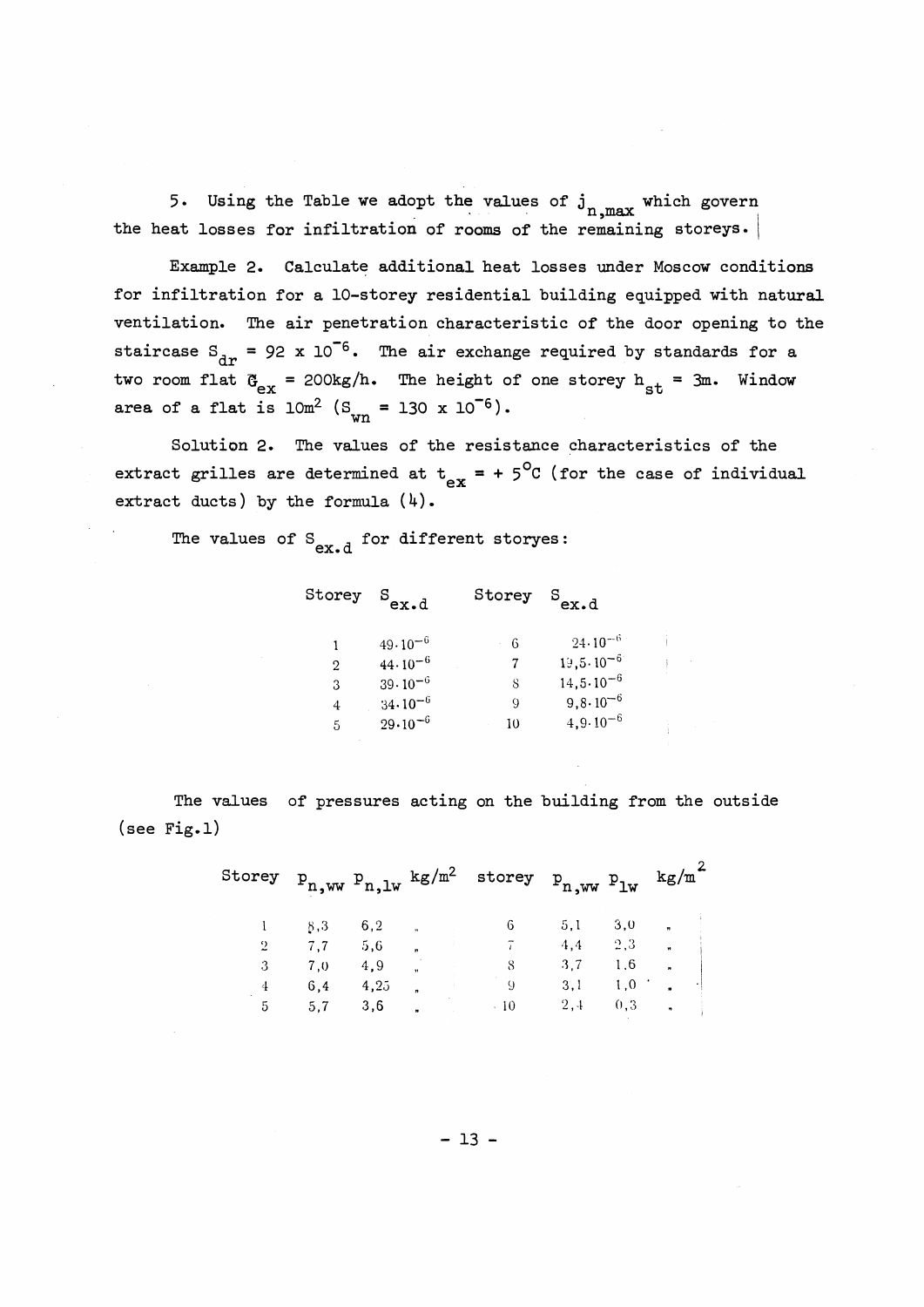2. The values of  $p^{\dagger}_{x}$  for a lower room on the windward side and for an upper room on the leeward side of the building are calculated by the formula (6):

$$
p'_{1, x, u} = 8.3 \frac{49.10^{-6}}{130.10^{-6} + 49.10^{-6}} = 2.3 \text{ kg/m}^2;
$$
  

$$
p'_{N, x, 3} = 0.33 \frac{4.9.10^{-6}}{130.10^{-6} + 4.9.10^{-6}} = 0.09 \text{ kg/m}^2
$$

Approximate value of pressure in the staircase is

$$
p_{\rm o} = \frac{2.3 + 0.09}{2} \approx 1.2 \ \kappa z / \pi^2.
$$

 $\mathbf{J}$ 

3. Pressures  $p_x$  on the windward side and on the leeward side are determined by the graphical method

|                |                  |                      |                      | Storey $p_{x,ww}$ $p_{x,lw}$ kg/m <sup>2</sup> Storey $p_{x,ww}$ $p_{x,lw}$ kg/m <sup>2</sup> |     |               |                  |
|----------------|------------------|----------------------|----------------------|-----------------------------------------------------------------------------------------------|-----|---------------|------------------|
| $^{\star}$ 1   | 1,5 1,2          |                      | $\sim$ $\sim$ $\sim$ |                                                                                               |     | 6 $0,9$ $0,5$ |                  |
| $\overline{2}$ |                  | $1,4$ $1,1$ $\ldots$ |                      |                                                                                               |     | $0.7 \t 0.4$  | $\overline{r}$   |
|                | $\therefore$ 1.2 | 1,0                  |                      |                                                                                               | 0,5 | 0,3           | $\overline{u}$   |
|                | $4 \t1.1$        | 0, 8                 | $\overline{u}$       | 9                                                                                             | 0.2 | 0.2           | $\mathbf{r}$     |
| 5.             | 1.0              | 0,6                  |                      | 10                                                                                            | 0,1 | 0.1           | $\boldsymbol{r}$ |

The final pressure value in the staircase is found by formula (7):

 $p_0 = \frac{15}{20} = 0{,}75 \text{ kg}$ .

The improved value of pressure in a room on the ground floor on the windward side at  $p_o = 0.75 \text{kg/m}^2$  is

$$
p_{1 \text{,X-WW}} = 1.3 \text{kg/m}^2.
$$

4. Quantity of air passing through the windows on the ground floor is calculated by the formula (10) :

$$
G_{\text{OK}} = \sqrt{\frac{8,3-1,3}{130 \cdot 10^{-6}}} = 240 \text{ kg/s}.
$$

for  $lm^2$  of a window it is  $24kg/m^2.h$ .

**5.** Additional losses for infiltration on the ground floor per m2 of a window are calculated by the formula (12) :

$$
= 14 -
$$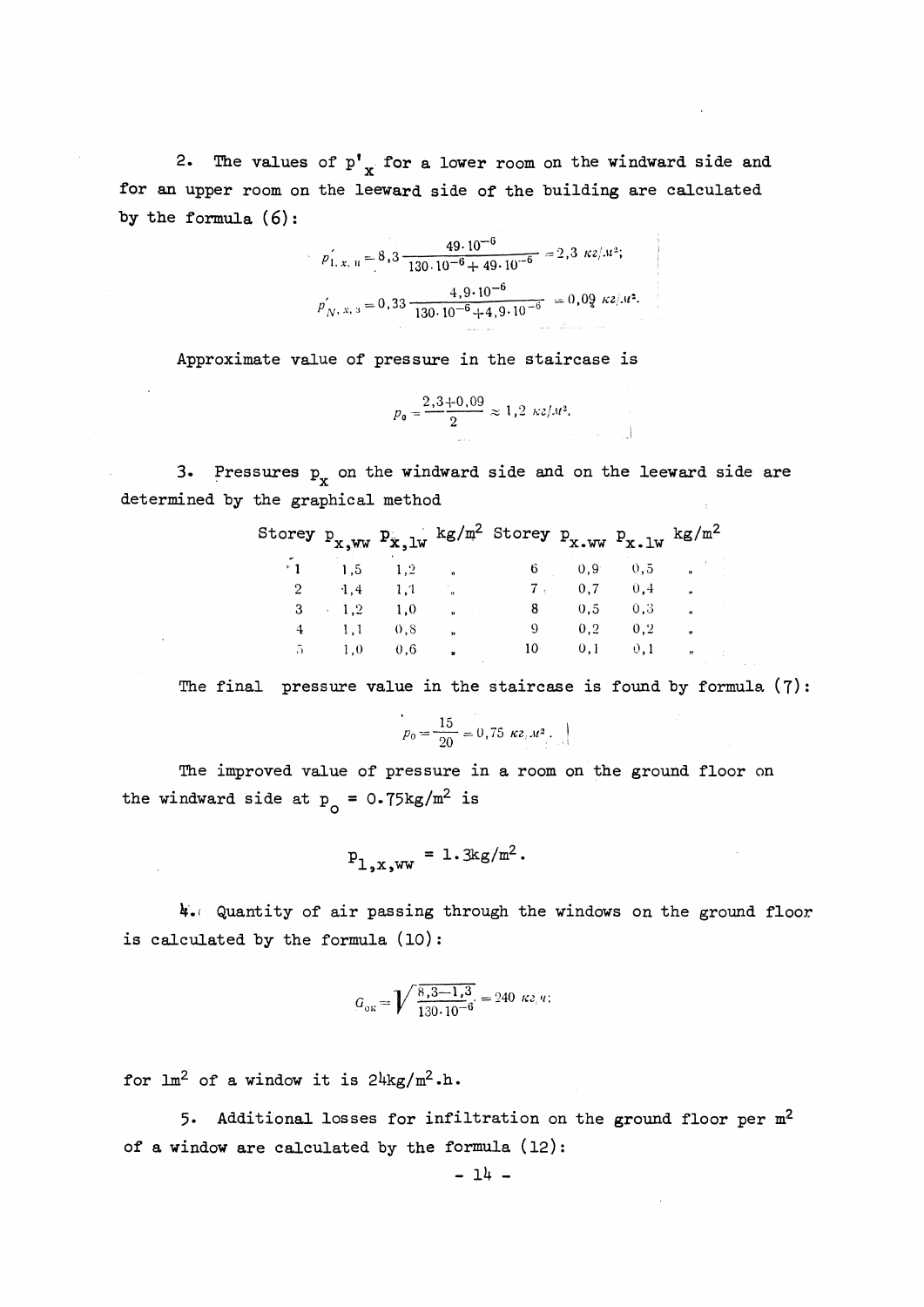$\frac{\Delta Q_{\text{HH}\Phi, 1. t_{\text{H}}}}{F_{\text{ok}}} = 0.8.25 \cdot 0.24 (18+26) = 210 \text{ kK a}.i^{(3/2) \cdot y}.$ 

Additional heat losses for infiltration of rooms on the remaining storeys are found in a similar way or from the tabulated values of  $j_{n,max}$ .

#### REFERENCES

1. Bogoslovskii V.N. Heating duty for public buildings. Materials of the conference on "Heating duty of residential and public buildings made of large elements" Issue II, Stroigosizdat, 1964.

2. Konstantinova V.E. Calculation of air exchange in residential and public buildings. Stroiizdat, 1964.

**3.** Razumov N.N. Determination of air exchange in buildings by semigraphical method. Vodosnabzhenie i sanitarnaya tekhnika, 1963 (12)

4. Titov V.P. Calculation of heat losses with allowance for air infiltration through the external walls. Paper given at the conference "Heating duty for residential and public buildings made of large elements" Issue **V,** Stroiizdat, 1964.